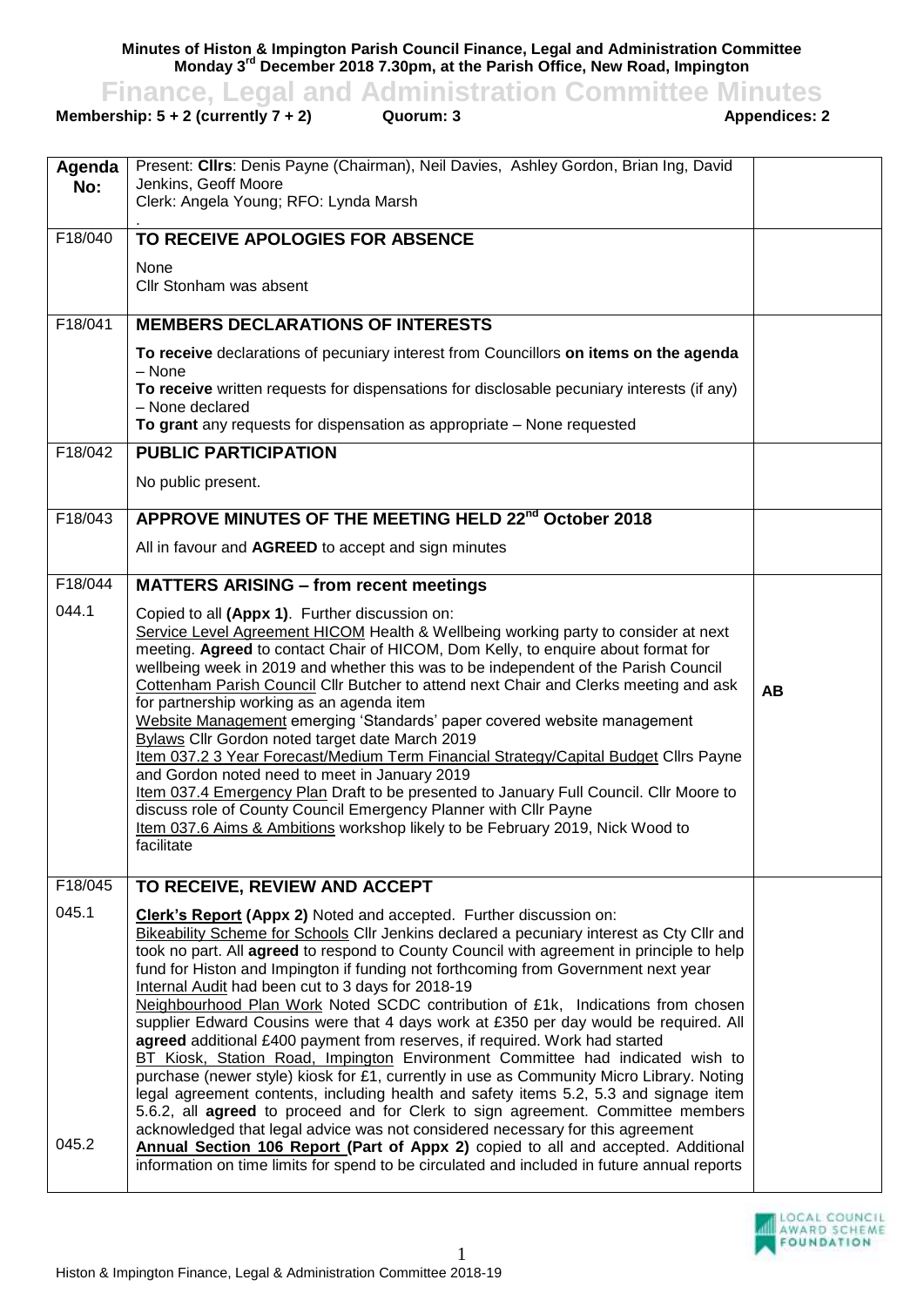| 045.3   | <b>Capital Budget Performance against Spend</b> quarterly report (Part of Appx 2), as<br>required by Committee copied to all and accepted. RFO to spilt into areas of:<br>a) Specified Reserves<br>b) Sinking Funds<br>c) Committed Spend<br>in Future<br>Queries on:<br>Land fund £32,638 - history to be provided to members by email<br>$\bullet$<br>Crossing Keepers Hut electricity – may be possible to use S106.<br>Chair offered to go through figures with new members outside meeting                                                                                                                                                                                                                                                                                                                  |  |
|---------|------------------------------------------------------------------------------------------------------------------------------------------------------------------------------------------------------------------------------------------------------------------------------------------------------------------------------------------------------------------------------------------------------------------------------------------------------------------------------------------------------------------------------------------------------------------------------------------------------------------------------------------------------------------------------------------------------------------------------------------------------------------------------------------------------------------|--|
| F18/046 | TO CONSIDER CAPITAL BID REQUESTS                                                                                                                                                                                                                                                                                                                                                                                                                                                                                                                                                                                                                                                                                                                                                                                 |  |
| 046.1   | To agree finance for £10,000 Capital Bid request from Highways Committee for<br>Local Highways Initiative application 2019-20 (if successful). Pedestrian Support<br>Package Phase 2 - paper presented to Highways Committee. Cllr Butcher outlined wish<br>to complete project. £10k had already been committed to Phase 2, another £10k would<br>be required. This bid would be made during 2018-19 but payment not due until future<br>year, if successful. All agreed, funding for consideration at Precept setting as to relevant<br>budget                                                                                                                                                                                                                                                                 |  |
| 046.2   | To agree finance for £9,300 Capital Bid request for Council Compound Security<br>£9,300 - paper presented to Recreation Committee 26 November. Cllrs Ing and Davies<br>outlined discussion at Recreation Committee, following points raised on:<br>Security of valuable assets<br>Working conditions<br>Additional equipment in Compound<br>Requirement of groundstaff to keep the area tidy and fit for purpose e.g. use of<br>$\bullet$<br>racking; disposal of obsolete equipment/materials<br>All agreed funding noting the relatively low percentage of asset value over a 10 year<br>depreciation period. Deputy Clerk to be requested to manage project and to ensure<br>good housekeeping values be understood and all relevant Risk Assessments be put in<br>place and undertaken for the compound area |  |
| 046.3   | To agree finance estimated at £2000 for Kings Meadow - double yellow lines<br>outside Meadows Community Centre. Need for the lines in terms of safety outlined.<br>Following repeated stalling by higher authorities in terms of funding, all agreed to fund<br>double yellow lines up to £2000 cost from Kings Meadow budget 2018-19. City Council<br>to be advised, Cty Cllr Jenkins to advise County Council to proceed with work required                                                                                                                                                                                                                                                                                                                                                                    |  |
| F18/047 | <b>OTHER MATTERS</b>                                                                                                                                                                                                                                                                                                                                                                                                                                                                                                                                                                                                                                                                                                                                                                                             |  |
| 047.1   | <b>SCDC Legal Issue</b> Former Railway Keeper's Cottage land, Park Lane deferred from<br>November Full Council, outlined in Clerks Report (Appx 2). Dist Cllr Heylings had<br>requested input from Parish Council on possible future of land covered by a covenant for<br>the land to be used only for agriculture and horticulture purposes. Members agreed to<br>make no comment but asked to be kept updated with any developments                                                                                                                                                                                                                                                                                                                                                                            |  |
| 047.2   | <b>Committee Budget Request RFO and Clerk shared information received to date and</b><br>scenarios for setting final precept request. Cllrs Ing and Payne to meet office staff to<br>review figures before next meeting 14 January 2019. Members discussed the need to<br>deliver on projects in 2019-20 if the decision taken to make a larger than 2% increase on<br>Parish Council element of Council tax. Noted payroll figures based on no change to<br>current staff membership                                                                                                                                                                                                                                                                                                                            |  |
| F18/048 | <b>DATE OF NEXT MEETING</b>                                                                                                                                                                                                                                                                                                                                                                                                                                                                                                                                                                                                                                                                                                                                                                                      |  |
|         | Next scheduled meeting: Monday 14 January; then 8 April 2019                                                                                                                                                                                                                                                                                                                                                                                                                                                                                                                                                                                                                                                                                                                                                     |  |



 $\mathbf{r}$